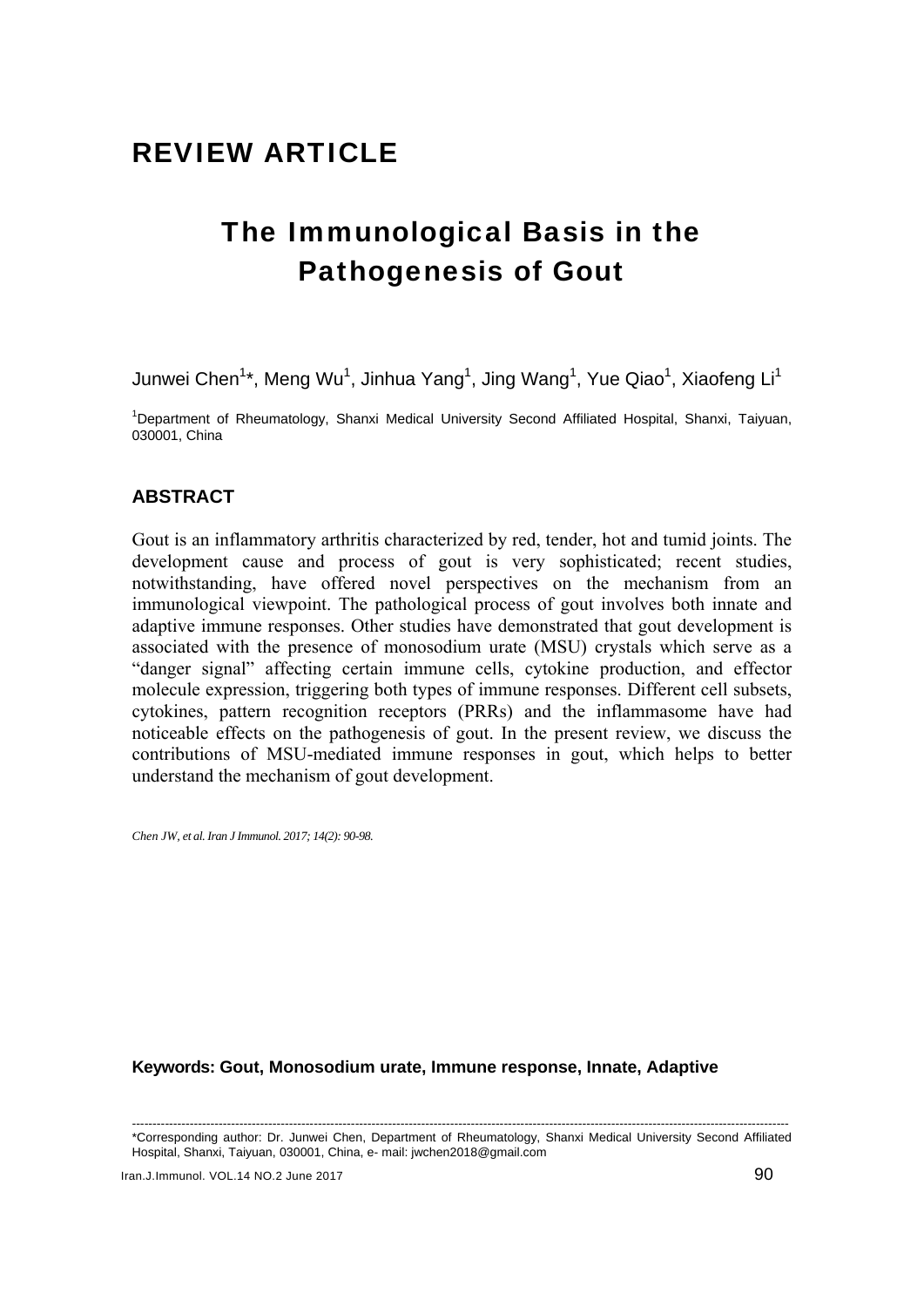## **INTRODUCTION**

Gout is a chronic inflammatory disease characterized by high sustained levels of uric acid and the sedimentation of monosodium urate (MSU) crystals in articular and periarticular tissues (1,2). As an increasingly rampant arthritis disease, particularly in China, gout has become a health hazard to both men and women (3,4). MSU plays a crucial role as "a danger signal" that warns certain foreign bodies and convenes the immune cells in order to protect the body from injury, activating innate immune responses and triggering adaptive immune responses. MSU and the deposition of uric acid crystals create an "arch-criminal" that induces the immune response, rather than being merely a waste product of purine catabolism in the body (5). Although it has been well-known that gout is caused by MSU, the details in the inflammatory process are yet to be fully fathomed. The review at hand focuses on new insights as to the manner MSU triggers innate and adaptive immunological reactions and the role of such components as immune cells, cytokines, pattern recognition receptors (PRRs), and the inflammasome in gout.

#### **1. The role of innate immune responses in gout**

Innate immunity is the core of the long-term evolution of the human immune system (6), which is slowly but surely formed in the germ-line development. It is the innate immune defense bulwarking the body from external pathogenic microorganisms. It contains resident innate immune cells, such as macrophages, natural killer NK cells, neutrophils, mast cells, and so forth. Further involved in the innate immune system process are a series of PRRs, such as nucleotide oligomerization domain (NOD)-like receptors (NLRs) and Toll-like receptors (TLRs).

#### **1.1 Innate immune cells in gout**

Gout is an immune system reaction to the MSU crystals that damage tissues surrounding the joints. Innate immune cells (monocytes/macrophages, mast cells, and neutrophils) and NK cells (vital effector cells of innate immunity) involve in the pathogenesis of acute gouty inflammation (7).

Monocytes/macrophage cells are important members of the innate immune system that, in all stages of the immune response, participate in the process of arthritis (8). These cells strongly interact with MSU, despite its convoluted immunological implications (9), and they have a significant part in recognizing MSU crystals and initiating acute inflammation (10,11). Martin WJ *et al.* (12) found that local macrophages are activated in the early response triggered by MSU, followed by circulating monocytes being recruited, thereby infiltrating the inflamed sites. The activated monocytes/macrophages produce pro-inflammatory cytokines, such as interleukin (IL) -6, IL-8, tumor necrosis factor (TNF) – $\alpha$ , and IL-1β (13-15). It goes without question that IL-1β is produced by monocytes and macrophages around MSU crystals; however, IL-1β has only recently been identified as a pivotal cytokine in gouty inflammation. Recent data show that MSU engages in the caspase-1-activating NALP3 inflammasome, entailing the production of active IL- $\beta$  (16) and neutrophil influx in the joint, both of which drive and sustain gouty inflammation (17,18).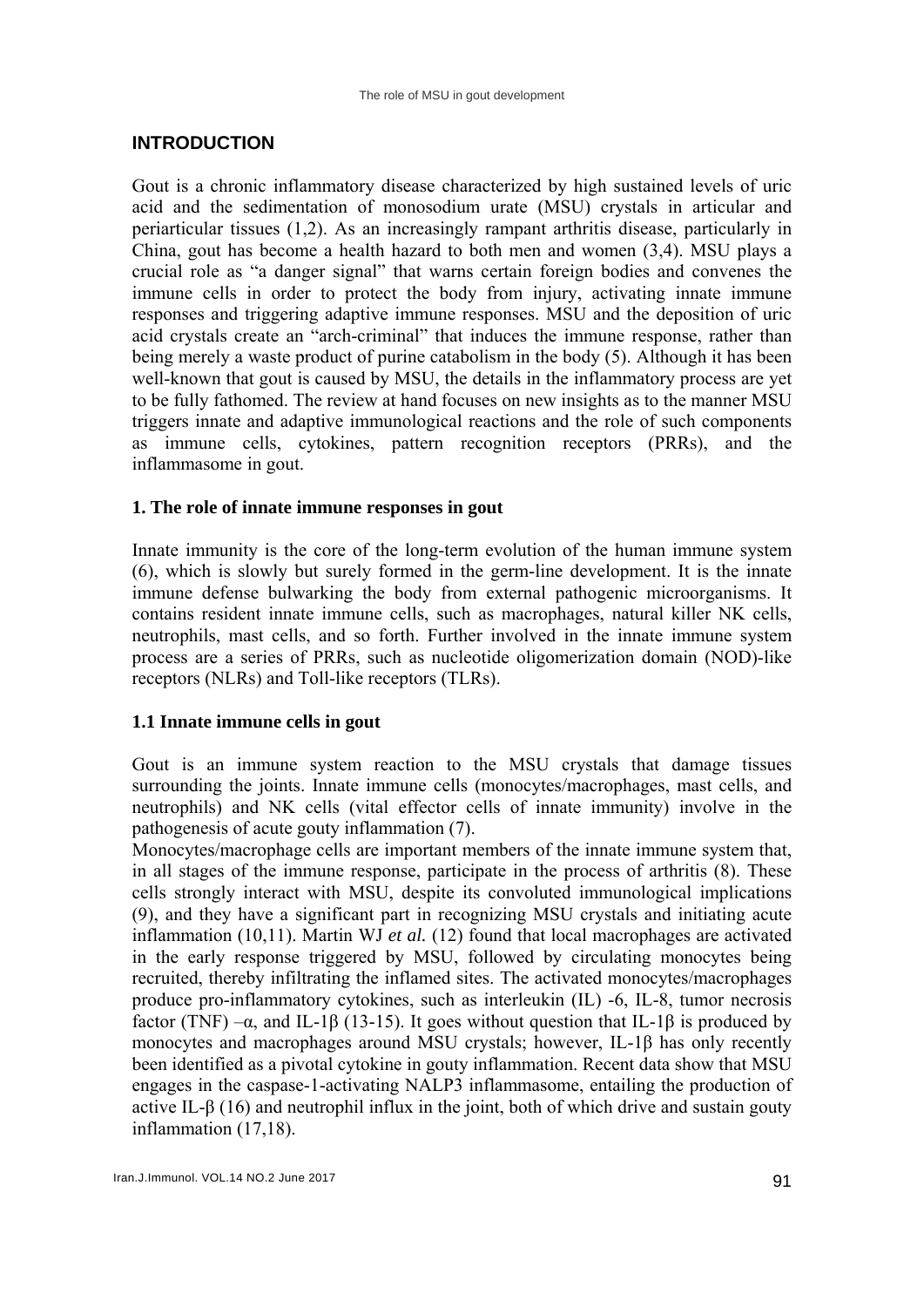When the neutrophils (normally existing in the joints) meet with uric acid crystals, they are activated. The activated neutrophils bring about neutrophil ingress and the paroxysm of gout inflammation episodes (19,20). Numerous neutrophils flow into joint fluid and gather the joints stimulated by MSU crystals in the early processes of gout formation (19). Further expressed are the nuclear factor (NF)-κB and AP-1 transcription factordependent genes including a series of inflammatory cytokines, such as IL-1β, TNF-α, IL-6, CXCL8, and cyclo-oxygenase 2 (6,19,20).

Among other cell types conducing to the initiation of gouty inflammation, mast cells deserve a mention. A murine model deficient in mast cells, induced by MSU crystals, significantly alleviated neutrophil granulocyte recruitment (21), yet increased numbers of mastocytes appeared early in the MSU air pouch model of human gout. In addition, mastocytes are capable of secreting IL-1β and activating the NLRP3 inflammasome (22).

Based on a myriad studies, NK cells, another ilk of innate immune cell, have been found to participate in acute gouty inflammation, though their role is still nebulous. Primarily, NK cells may interact with monocytes/macrophages, which is the first step in initiating gouty inflammation. Second, in the joint tissues of patients with gout, there exist more CD56+ NK cells which are major components of the immune system and can secrete a great number of inflammatory cytokines (23-25), hence the plausibility of the fact that NK cells are involved in gouty inflammation in innate immune responses (7).

#### **1.2 Pattern recognition receptors and the inflammasome in gout**

The innate immune system is composed of an array of receptors that can recognize pathogens or small molecular proteins, resulting in immune cell activation (6). Although receptors on the immune cells cannot directly interact with MSU crystals, it has been confirmed that PRRs are implicated in the innate immune responses triggered by MSU crystals (8).

TLRs, as part of the innate immune system, are crucial sensors located on leukocytes that can perceive "danger" signals (26). The role of TLRs has grown increasingly pellucid in the pathogenesis of inflammatory diseases (22). MSU, it has been reported, interacts with the PRRs, TLR2, TLR4, and cell surface adaptor CD14, which activates MyD88-dependent signaling (the downstream pathway) in order to promote the secretion of cytokines (such as IL-1β) and neutrophil infiltration (6,9,23-25). Liu-Bryan R *et al.* (27) found that TLR2 can recognize MSU crystals (28) and it has been thought that TLR2 is a dominant factor specifying the degree of inflammation and the development process of gouty arthritis (29).

NLRs, as key cytosolic innate immunity regulators, are pivotal to perceiving microbial protein structures and area signals (30). Similar to TLRs, NLRs can spot protein structures through their leucine-rich repeat domains. A myriad studies have demonstrated that NLRP3 is involved in MSU crystal-induced inflammation (5), generatingIL-1β, a process in which the NLRP3 inflammatory body is the core protein (6). A few studies have illustrated that MSU crystals in mice, trigger innate immune responses, mainly through the activation of NLRP3 and the production of IL-1β (11,16,31). In NLRP3-deficient mice, the macrophages were not capable of producing IL-1β and following the injection of MSU crystals, NLRP3 deficiency impaired neutrophil recruitment, indicating that the NLRP3 inflammasome constitutes an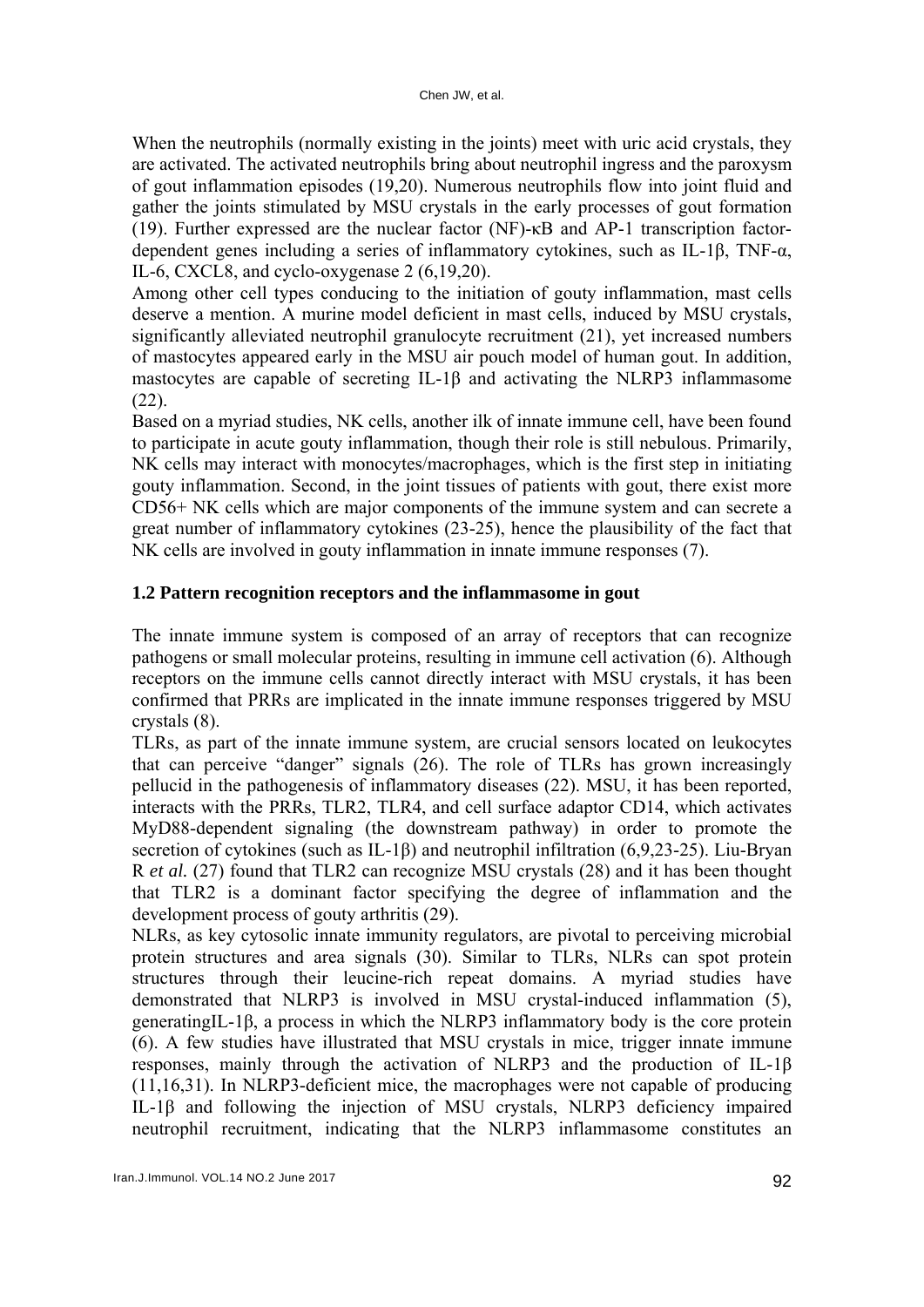important part of the innate immune response (32,33). Such findings suggest that the inflammasome can efficaciously control the inflammation in gout (33).

In general, the interaction among MSU crystals and innate immune cells (such as macrophages, NK cells, neutrophils, and mast cells) and PRRs (such as TLRs and NLRs) constitutes the innate inflammation in gout by the secretion of cytokines such as IL-1β, IL-6, IL-8, TNF-α, CXCL8, and cyclo-oxygenase, boosting the expression of transcription factor-dependent genes such as nuclear factor-κB and AP-1 (Figure 1).



**Figure 1. Innate immune responses in gout.** 

MSU crystals generate IL-1β through activating NLRP and TLR2/4-MyD88. In addition, the interaction between MSU crystals and the innate immune cells such as macrophages, NK cells, neutrophils, and mast cells, entails the secretion of a high number of cytokines such as IL-1β, IL-6, IL-8, TNF-α, CXCL8 and cyclo-oxygenase.

#### **2. The role of adaptive immune responses in gout**

Adaptive immunity, in contrast to innate immunity, is acquired by individuals, characterized by specificity, diversity, and memory, and composed of T and B lymphocytes. This immune response works through plasma cells secreting antibodies (humoral immunity) and effector T cells (cellular immunity) (34).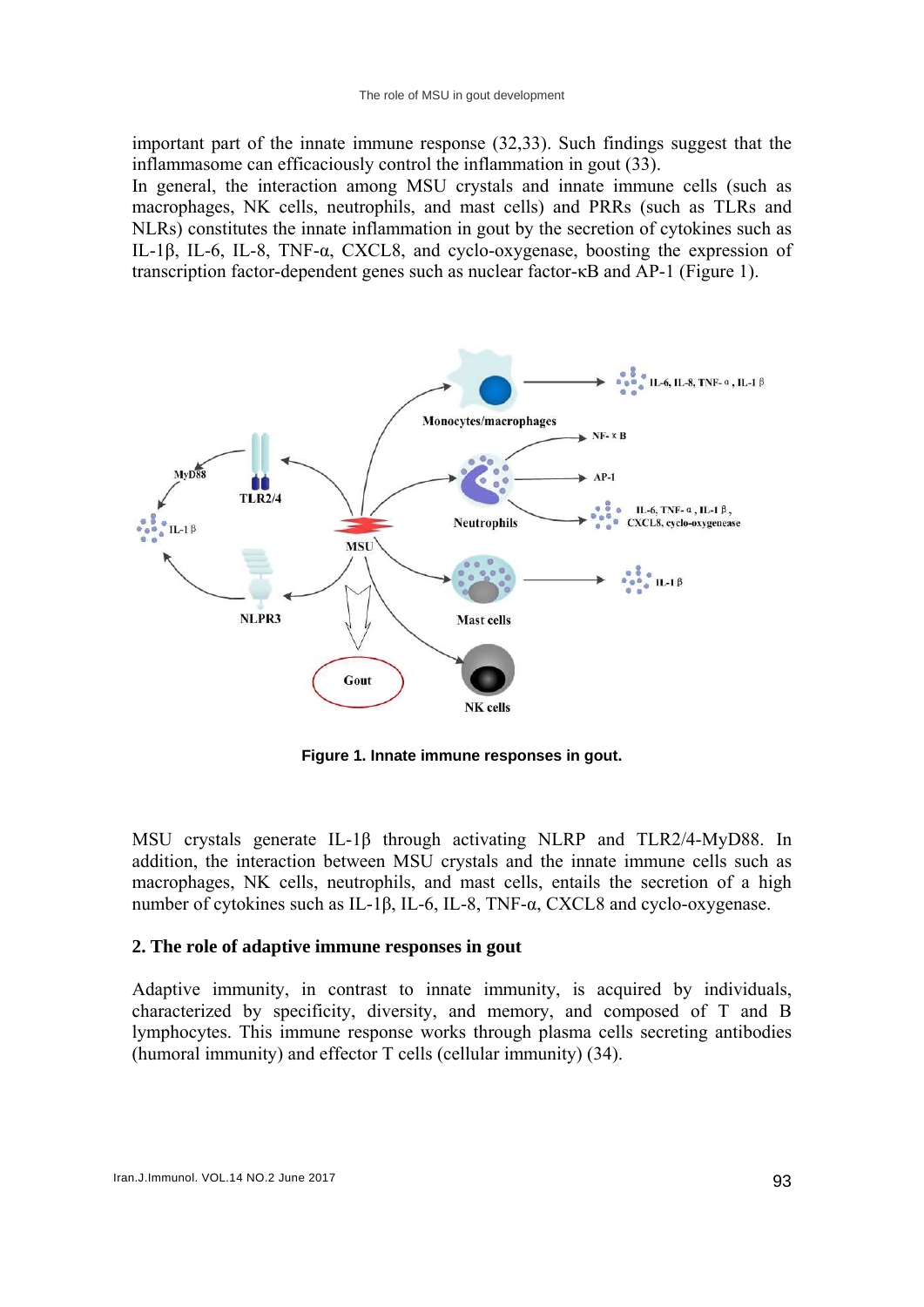#### **2.1 Cellular immunity in gout**

It is a known fact that CD4<sup>+</sup>T cells, CD8<sup>+</sup>T cells, and  $\gamma\delta$  T cells are the main cells involved in adaptive immunity. Based on their surface molecular markers and functions, these T cells can be classified into several different subsets. CD4+T cells are classified into five different subtypes, helper T (Th)1, Th2, Th17, regulatory T (Treg) cells, and follicular helper T (Tfh) cells, each having their parts in particular type of the immune response, including promoting or suppressing immune responses. CD8<sup>+</sup>T cells are categorized into two categories: cytotoxic T cells (CTLs) and CD8<sup>+</sup>Treg cells, the former being the main cell killer bulwarking the host from infection, and the latter inhibiting immune responses to avoid overreaction. Furthermore,  $\gamma \delta$  T cells are a minor population of T cells implicated in both innate and adaptive immunity (35).

Webb R *et al.* (36) were the first to observe that MSU crystals are able to directly activate T cells in an antigen-independent manner in patients with gout, hence the fact that the deposition of MSU crystals in joint tissues directly results in synovitis and bone destruction. Kong *et al.* (37) reported that activated T cells differentiated osteoclasts by the NF-κB ligand (RANKL). Lee *et al.* (38) have recently found that the destruction of the bone in gout arthritis is partly due to the activated receptors of RANKL on T cells.

Th17 cell is a kind of Th cell identified by the secretion of IL-17 (35,36,39). A host researchers have demonstrate that IL-17A and/or IL-17F have key roles in rheumatoid arthritis (RA), psoriasis, juvenile idiopathic arthritis (JIA), and other autoimmune diseases (40-42). Recent data have also pointed to the fact that MSU is capable of differentiating and activating Th17 in the presence of IL-1 $\alpha/\beta$  and IL-18; furthermore, and inflammasome adaptor protein ASC and caspase-1 are essential for Th17 responses (43).

In addition, Shi Y *et al.* (44) found that MSU is further capable of stimulating CD8+ T cells via triggering intense phagocytosis, secreting inflammatory cytokines and upregulating co-stimulatory molecules. Furthermore, Dalbeth N *et al.* (45) determined that CD8+T cells are identified in both the corona and fibrovascular zones in all gouty uratoma samples. Moreover, MSU crystals can upregulate the expression of costimulatory molecules on antigen presenting cells (APCs), such as dendritic cells (DCs), which, in turn, activates  $CD8<sup>+</sup>$  T cells (43).

Bone damage in gouty arthritis mainly results from MSU crystals immersing into bone tissue, inducing granulomastous response and entailing erosions and bone destruction. Interleukin-1 plays a vital role in granuloma formation in gouty arthritis (46). A recent study has corroborated that osteoblasts contribute to bone erosion in gouty arthritis (47). On the other hand, the mechanism that links MSU crystals to increased numbers of osteoclasts, is yet to be elucidated. Interestingly, in contrast to effector T cells, Tregs suppress the differentiation of osteoclasts  $(48)$ . CD4<sup>+</sup>CD25<sup>+</sup>Foxp3<sup>+</sup> Treg cells are a customized CD4+ T cell subset maintaining tolerance to self-components in order to preempt overresponse by suppressing and regulating effector T cells' activity (49). In recent years, several studies have specified that Treg cells attenuate bone resorption by osteoclastogenesis and restrain osteoclastogenesis by secreting IL-4, IL-10, and TGFβ1 (50-53).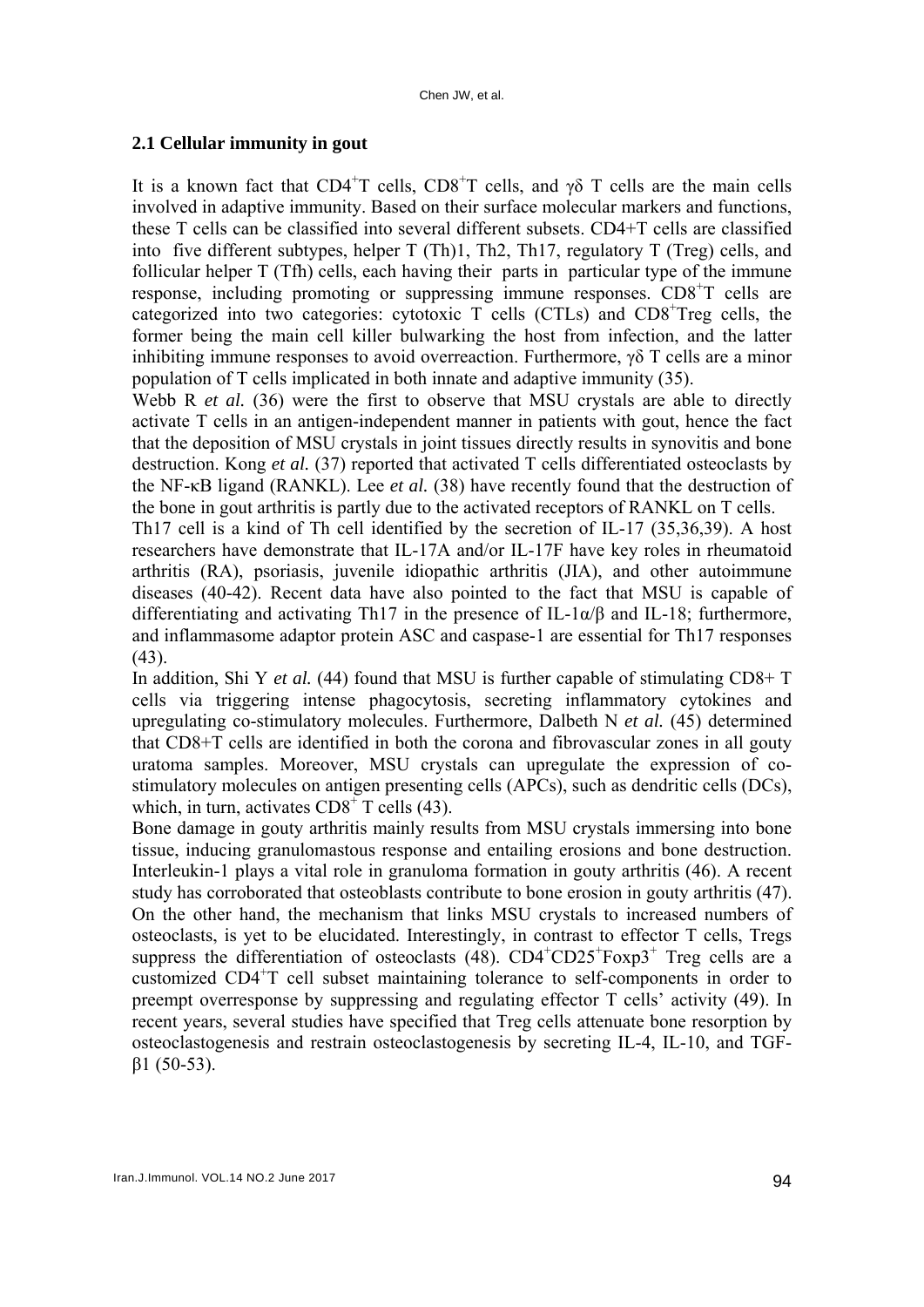#### **2.2 Humoral immunity in gout**

B cells are a crucial member of the immune system, essentially conducing to humoral immunity, a major branch of adaptive immunity. Immunoglobulins are a pivotal element in the host defense of humoral immunity and are exclusively generated by B cells following antigen-mediated activation of their innate B-cell receptors (54).

Natural MSU crystals bind with immunoglobulins and trigger crystal-induced inflammation, yet the mechanism is not entirely pellucid. Kaneko *et al.* (55) found that MSU crystal formation was influenced by many factors, such as globulin levels, *in vitro*. If one adds enough γ-globulin to a uric acid solution, the formation of MSU crystals is accelerated. Moreover, other studies have posited that patients with gout can also generate antibodies in the face of MSU crystals (56). Kanevets *et al.* (57) found further evidence confirming that IgM immunoglobulins adhere to MSU crystals and promote MSU crystallization in a dose-dependent manner. In humans, nonetheless, most immunoglobulins that bind with MSU are IgG (19).

Lai S *et al.* (58) showed that a large number of  $CD20<sup>+</sup>B$  cells can be found around the tissue and hypertension is also associated with augmented CD20<sup>+</sup>B cells. These data fully indicate that B-lymphocytes, as specific immune cells, are involved in the adaptive immune response in gouty arthritis.

As described, T cells participate in adaptive immune responses in gouty arthritis via promoting osteoclastogenesis by the expression of RANKL. On the contrary, Tregs thwart osteoclastgenesis by suppressing and regulating the activity of effector T cell and the secretion of the IL-4, IL-10, and TGF-β1 cytokines. What is more, MSU stimulates CD8<sup>+</sup> T cells and drives Th17 differentiation by secreting inflammatory cytokines and upregulating co-stimulatory molecules. B cells promote crystallization via the generation of immunoglobulins, which stick to MSU crystals and accelerate the adaptive immune responses in gout (Figure 2).



**Figure 2. The adaptive immune responses in gout.**

Iran.J.Immunol. VOL.14 NO.2 June 2017 95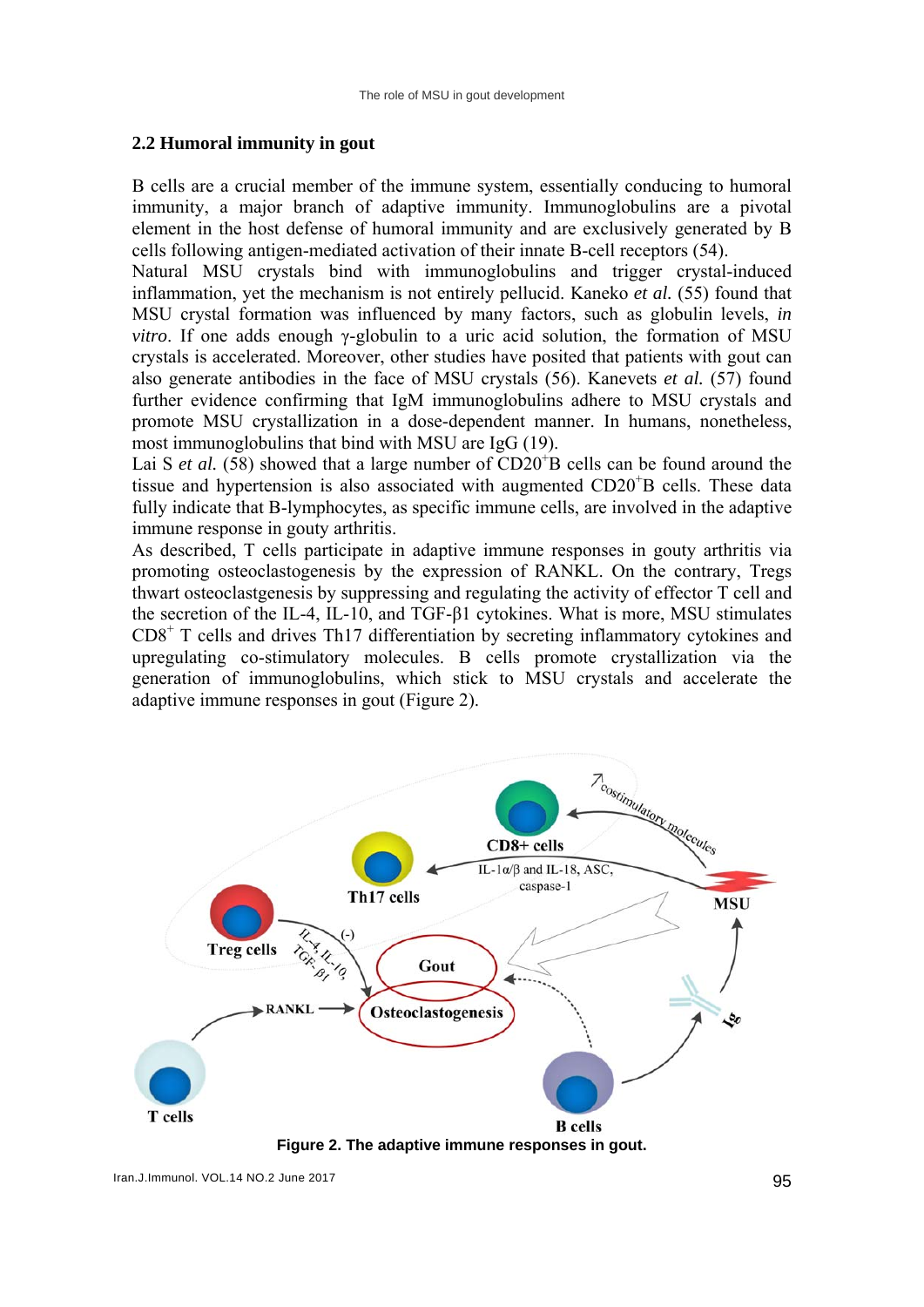T cells might play important roles in the adaptive immune response in gouty arthritis via promoting osteoclastogenesis by the expression of RANKL. Tregs could suppress  $\overline{\text{S}}$  osteoclastogenesis in gouty arthritis. MSU can stimulate CD8<sup>+</sup> T cells and drive Th17 differentiation. B cells might promote crystallization via the generation of immunoglobulins.

In conclusion, regarding gout, MSU modulation in innate immune responses has been expansively investigated. The interactions among resident innate immune cells, PRRs, the inflammasome, and MSU are important in the pathogenesis of gout. Meanwhile, several studies have focused on the role of adaptive immune responses in gout. However, the impact of the damage-associated molecular pattern on adaptive responses remains mostly obscure, hence the fact that understanding these mechanisms is conducive to interfering with this inflammatory pathway and possibly develop effective therapies in the days to come.

#### **ACKNOWLEDGEMENTS**

This work has been supported by the grant from the scientific and technological project in Shanxi Province, China (20150313008-2).

#### **REFERENCES**

- 1. Harre U, Derer A, Schorn C, Schett G, Herrmann M. T cells as key players for bone destruction in gouty arthritis? Arthritis Res Ther. 2011; 13:135.
- 2. Roddy E, Mallen CD, Doherty M. Gout. BMJ. 2013; 347:f5648.
- 3. Dalbeth N, Merriman TR, Stamp LK. Gout. Lancet. 2016; 388:2039-52.
- 4. Jiri M, Zhang L, Lan B, et al. Genetic variation in the ABCG2 gene is associated with gout risk in the Chinese Han population. Clin Rheumatol. 2016; 35:159-63.
- 5. Rock KL, Kataoka H, Lai JJ. Uric acid as a danger signal in gout and its comorbidities. Nat Rev Rheumatol. 2013; 9:13-23.
- 6. Liu-Bryan R. Intracellular innate immunity in gouty arthritis: role of NALP3 inflammasome. Immunol Cell Biol. 2010; 88:20-3.
- 7. Empson VG, McQueen FM, Dalbeth N. The natural killer cell: a further innate mediator of gouty inflammation? Immunol Cell Biol. 2010; 88:24-31.
- 8. Martin WJ, Harper JL. Innate inflammation and resolution in acute gout. Immunol Cell Biol. 2010; 88:15-9.
- 9. Shi Y, Mucsi AD, Ng G. Monosodium urate crystals in inflammation and immunity. Immunol Rev. 2010; 233:203-17.
- 10. Martinon F. Detection of immune danger signals by NALP3. J Leukoc Biol. 2008; 83:507-11.
- 11. Chen CJ, Shi Y, Hearn A, et al. MyD88-dependent IL-1 receptor signaling is essential for gouty inflammation stimulated by monosodium urate crystals. J Clin Invest. 2006; 116:2262-71.
- 12. Martin WJ, Walton M, Harper J. Resident macrophages initiating and driving inflammation in a monosodium urate monohydrate crystal-induced murine peritoneal model of acute gout. Arthritis Rheum. 2009; 60:281-9.
- 13. di Giovine FS, Malawista SE, Thornton E, Duff GW. Urate crystals stimulate production of tumor necrosis factor alpha from human blood monocytes and synovial cells. Cytokine mRNA and protein kinetics, and cellular distribution. J Clin Invest. 1991; 87:1375-81.
- 14. Liu R, Aupperle K, Terkeltaub R. Src family protein tyrosine kinase signaling mediates monosodium urate crystal-induced IL-8 expression by monocytic THP-1 cells. J Leukoc Biol. 2001; 70:961-8.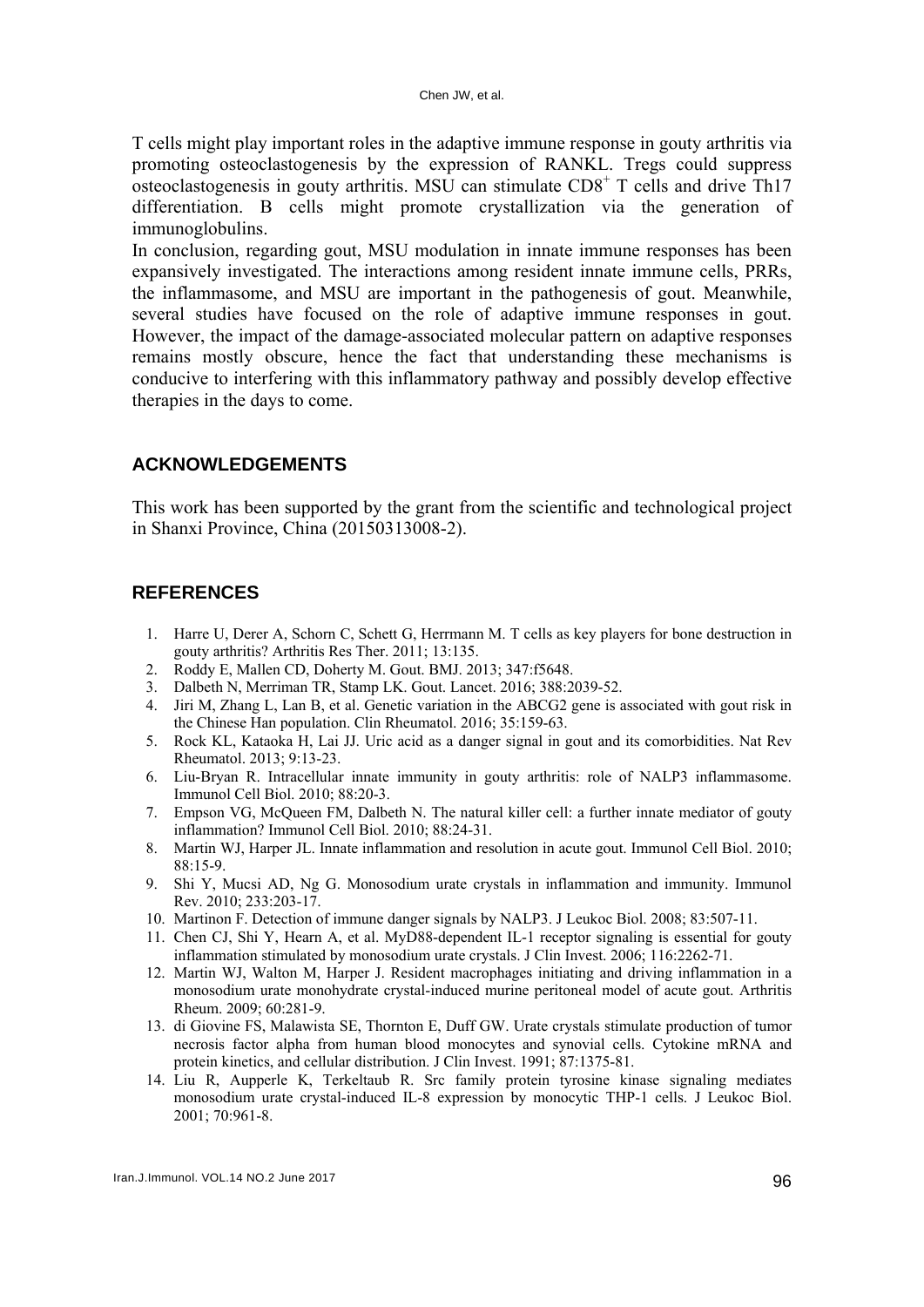- 15. Guerne PA, Terkeltaub R, Zuraw B, Lotz M. Inflammatory microcrystals stimulate interleukin-6 production and secretion by human monocytes and synoviocytes. Arthritis Rheum. 1989; 32:1443- 52.
- 16. Martinon F, Petrilli V, Mayor A, Tardivel A, Tschopp J. Gout-associated uric acid crystals activate the NALP3 inflammasome. Nature. 2006; 440:237-41.
- 17. Terkeltaub R, Sundy JS, Schumacher HR, et al. The interleukin 1 inhibitor rilonacept in treatment of chronic gouty arthritis: results of a placebo-controlled, monosequence crossover, nonrandomised, single-blind pilot study. Ann Rheum Dis. 2009; 68:1613-7.
- 18. So A, De Smedt T, Revaz S, Tschopp J. A pilot study of IL-1 inhibition by anakinra in acute gout. Arthritis Res Ther. 2007; 9:R28.
- 19. Landis RC, Haskard DO. Pathogenesis of crystal-induced inflammation. Curr Rheumatol Rep. 2001; 3:36-41.
- 20. Rose DM, Liu-Bryan R. Innate immunity in triggering and resolution of acute gouty inflammation. Curr Rheumatol Rep. 2006; 8:209-14.
- 21. Getting SJ, Flower RJ, Parente L, et al. Molecular determinants of monosodium urate crystalinduced murine peritonitis: a role for endogenous mast cells and a distinct requirement for endothelial-derived selectins. J Pharmacol Exp Ther. 1997; 283:123-30.
- 22. Busso N, So A. Mechanisms of inflammation in gout. Arthritis Res Ther. 2010; 12:206.
- 23. Matsukawa A, Yoshimura T, Maeda T, Takahashi T, Ohkawara S, Yoshinaga M. Analysis of the cytokine network among tumor necrosis factor alpha, interleukin-1beta, interleukin-8, and interleukin-1 receptor antagonist in monosodium urate crystal-induced rabbit arthritis. Lab Invest. 1998; 78:559-69.
- 24. Cronstein BN, Terkeltaub R. The inflammatory process of gout and its treatment. Arthritis Res Ther. 2006; 8 Suppl 1:S3.
- 25. Montero-Melendez T, Patel HB, Perretti M. Role of melanocortin receptors in the regulation of gouty inflammation. Curr Rheumatol Rep. 2011; 13:138-45.
- 26. Akira S, Takeda K. Toll-like receptor signalling. Nat Rev Immunol. 2004; 4:499-511.
- 27. Liu-Bryan R, Scott P, Sydlaske A, Rose DM, Terkeltaub R. Innate immunity conferred by Tolllike receptors 2 and 4 and myeloid differentiation factor 88 expression is pivotal to monosodium urate monohydrate crystal-induced inflammation. Arthritis Rheum. 2005; 52:2936-46.
- 28. Liu-Bryan R, Pritzker K, Firestein GS, Terkeltaub R. TLR2 signaling in chondrocytes drives calcium pyrophosphate dihydrate and monosodium urate crystal-induced nitric oxide generation. J Immunol. 2005; 174:5016-23.
- 29. Cai Y, Peng YH, Tang Z, et al. Association of Toll-like receptor 2 polymorphisms with gout. Biomed Rep. 2014; 2:292-296.
- 30. Martinon F. Update on biology: uric acid and the activation of immune and inflammatory cells. Curr Rheumatol Rep. 2010; 12:135-41.
- 31. Eisenbarth SC, Colegio OR, O'Connor W, Sutterwala FS, Flavell RA. Crucial role for the Nalp3 inflammasome in the immunostimulatory properties of aluminium adjuvants. Nature. 2008; 453:1122-6.
- 32. Martinon F, Burns K, Tschopp J. The inflammasome: a molecular platform triggering activation of inflammatory caspases and processing of proIL-beta. Mol Cell. 2002; 10:417-26.
- 33. Mayor A, Martinon F, De Smedt T, Petrilli V, Tschopp J. A crucial function of SGT1 and HSP90 in inflammasome activity links mammalian and plant innate immune responses. Nat Immunol. 2007; 8:497-503.
- 34. Scherer HU, Burmester GR. Adaptive immunity in rheumatic diseases: bystander or pathogenic player? Best Pract Res Clin Rheumatol. 2011; 25:785-800.
- 35. Yao Z, Painter SL, Fanslow WC, et al. Human IL-17: a novel cytokine derived from T cells. J Immunol. 1995; 155:5483-6.
- 36. Webb R, Jeffries M, Sawalha AH. Uric Acid Directly Promotes Human T-Cell Activation. Am J Med Sci. 2009; 337:23-7.
- 37. Kong YY, Feige U, Sarosi I, et al. Activated T cells regulate bone loss and joint destruction in adjuvant arthritis through osteoprotegerin ligand. Nature. 1999; 402:304-9.
- 38. Lee SJ, Nam KI, Jin HM, et al. Bone destruction by receptor activator of nuclear factor kappaB ligand-expressing T cells in chronic gouty arthritis. Arthritis Res Ther. 2011; 13:R164.
- 39. Rouvier E, Luciani MF, Mattei MG, Denizot F, Golstein P. CTLA-8, cloned from an activated T cell, bearing AU-rich messenger RNA instability sequences, and homologous to a herpesvirus saimiri gene. J Immunol. 1993; 150:5445-56.